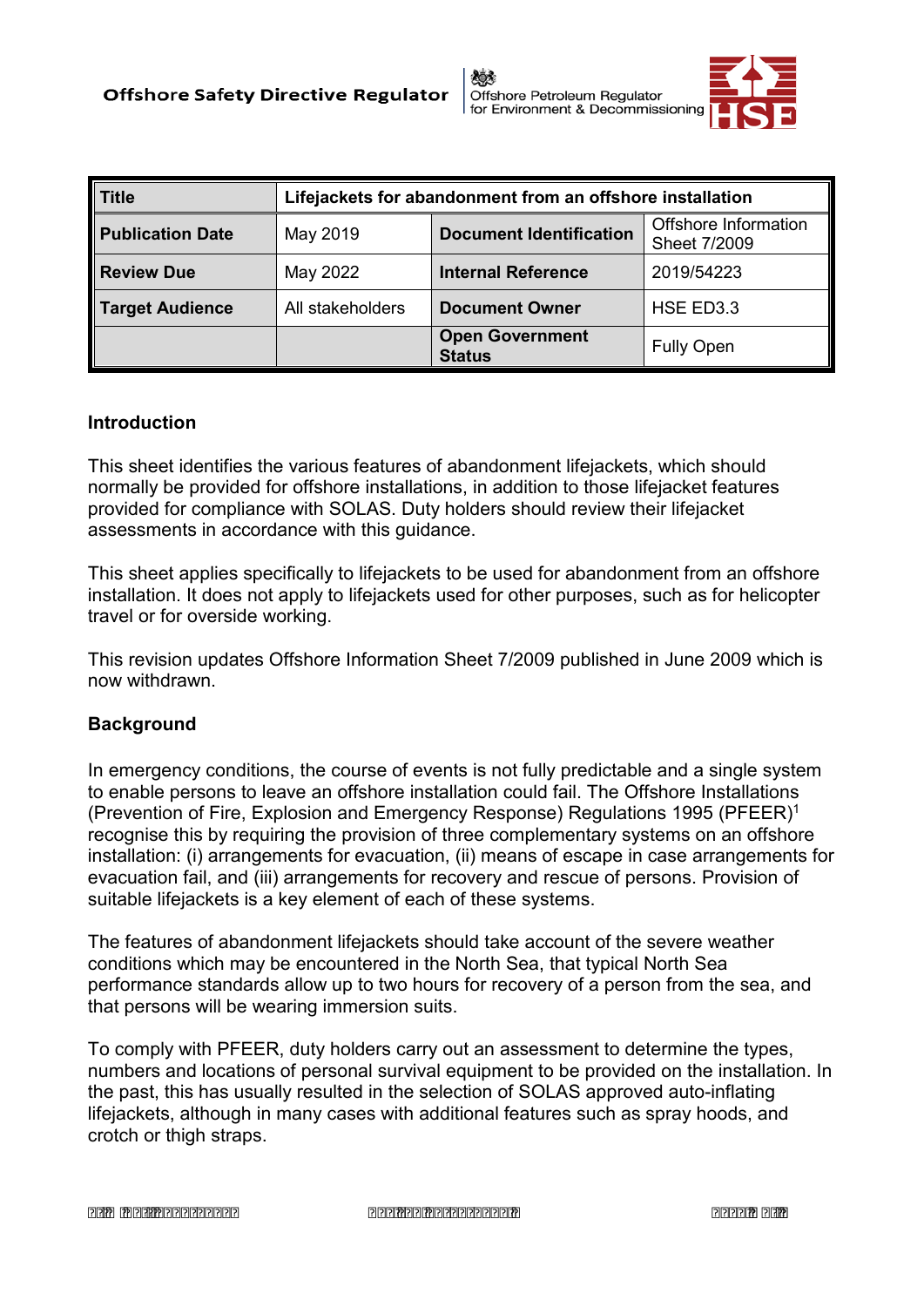



Knowledge of required lifejacket performance has improved as follows:

- • Those designing or buying immersion-protective equipment need to ensure that their chosen combination of immersion suit and lifejacket performs as an integrated survival system2.
- The British/European standard for personal flotation devices, BS EN ISO 12402-2 2006  $+A1:2010<sup>3</sup>$ , indicates that a 275 Newton lifejacket is likely to be necessary to right an unconscious person wearing an immersion suit. (However, this passive self-righting ability will also depend on the immersion suit type and on the lifejacket design, so that a lesser buoyancy may still be sufficient in some circumstances).
- Published information<sup>2,4</sup> indicates that a lifejacket spray hood should be provided if a person is to be given the best chance of survival in rough seas. This provides protection of the airways from water splash.
- Published information about fatal accidents, for example about the loss of the Ouzo5, highlights the importance of crotch straps or thigh straps or equivalent solution to ensure the lifejacket stays in place and does not rise up during use.
- Like any other equipment, a lifejacket auto-inflating system or buoyancy chamber significantly reduce the vulnerability of the lifejacket to a single component failure. buoyancy. can fail. However, commercial lifejackets are now available which are intended to These lifejackets have a duplicated auto-inflation system and a second buoyancy chamber, or are a hybrid which combines auto-inflation with some inherent lifejacket
- Inherently buoyant lifejackets impose a significant limitation on the height from which a wearer can safely jump or fall into the water. The upward force on an user's head and neck. In any event, all types of lifejacket and survival suit are persons jumping into the sea from above this height. inherently buoyant lifejacket can be considerable and may be transmitted to the normally only tested to 4.5 metre jump height. Emergency plans should not rely on
- Because they are bulky, inherently buoyant lifejackets may compromise the correct securing of persons in a lifeboat, especially in a freefall lifeboat. Inherently buoyant lifejackets may also contribute to difficulties in ensuring adequate space for persons in a freefall or davit lifeboat.
- likely to comply with the European standard for personal flotation devices (EN ISO 12402). This standard defines various required features of lifejackets, but it covers many differing types of lifejackets for a wide variety of uses. As per EN ISO 12402- 10 Section 4.4, a suitable lifejacket must be selected depending on an evaluation of the risks to which the user is likely to be exposed. Note also that this standard does not define every lifejacket feature which may be appropriate, such as provision of a • In addition to compliance with SOLAS requirements, selected lifejackets are now suitable light, or provision of a buddy line.

## **Required features of abandonment lifejackets**

 Lifejackets for abandonment from offshore installations should normally have the following features, in addition to any other features selected as a result of the duty holder's assessment which has been conducted for compliance with PFEER.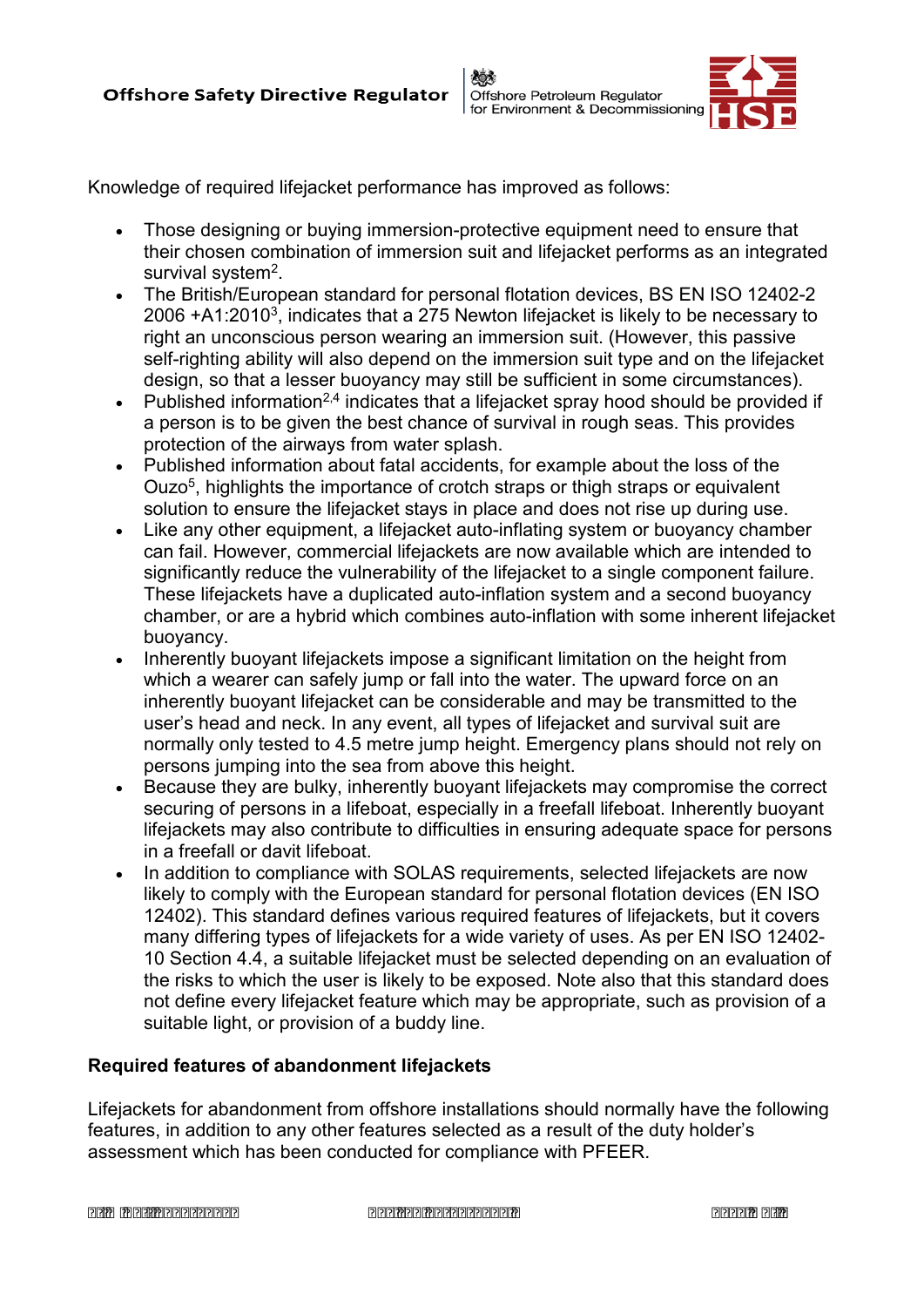《美 Offshore Petroleum Regulator for Environment & Decommissioning



1) Lifejacket design should be such that, when worn over the installation immersion suit, the lifejacket will ensure adequate airway protection. The features required to ensure adequate airway protection are:

(a) Lifejacket chamber configuration/buoyancy such as to ensure the righting of an unconscious person wearing the installation immersion suit.

(b) Neck support and buoyancy such as to ensure sufficient mouth-to-water distance (120 mm) for an unconscious person wearing the installation immersion suit.

(c) A suitable spray hood which is easy to deploy with cold or gloved hands, designed to sit away from the face, and which limits the opportunity for the build up of CO2 from exhaled breath.

(d) A suitable lifejacket securing system (such as crotch or thigh straps) which prevents the lifejacket rising up.

Features (a) and (b) depend on the lifejacket/suit compatibility, and provision of these features will need to be demonstrated. HSE has previously issued guidance on how compatibility tests may be carried out<sup> $6$ </sup>, although test details may need to be modified to suit the duty holder's circumstances. The testing assumes increased importance if the lifejacket provides less than 275 Newton buoyancy.

It will also be necessary to check that (a) and (b) are achieved when the abandonment lifejacket is worn with the helicopter transit suit, if this transit suit is to be used during abandonment to sea.

 Note: SOLAS requires that an immersion suit, either on its own or worn in conjunction with a lifejacket if necessary, shall have sufficient buoyancy and stability in calm fresh water to:

- Lift the mouth of an exhausted or unconscious person clear of the water by not less than 120mm, and
- seconds. • Allow the wearer to turn from face down to a face up position in not more than 5

This is compatible with the requirement in (a) above.

2) Auto-inflating abandonment lifejackets should have a twin buoyancy system to ensure adequate reliability. This should normally involve twin buoyancy chambers, twin gas bottles each providing 100% of the required buoyancy, and twin water activation heads. Note that although SOLAS requires lifejackets to have twin chambers, a SOLAS compliant design does not necessarily provide the other features.

3) If the lifejackets include inherent buoyancy, the duty holder will have to show that this will not prevent the correct securing of persons in the offshore installation lifeboats.